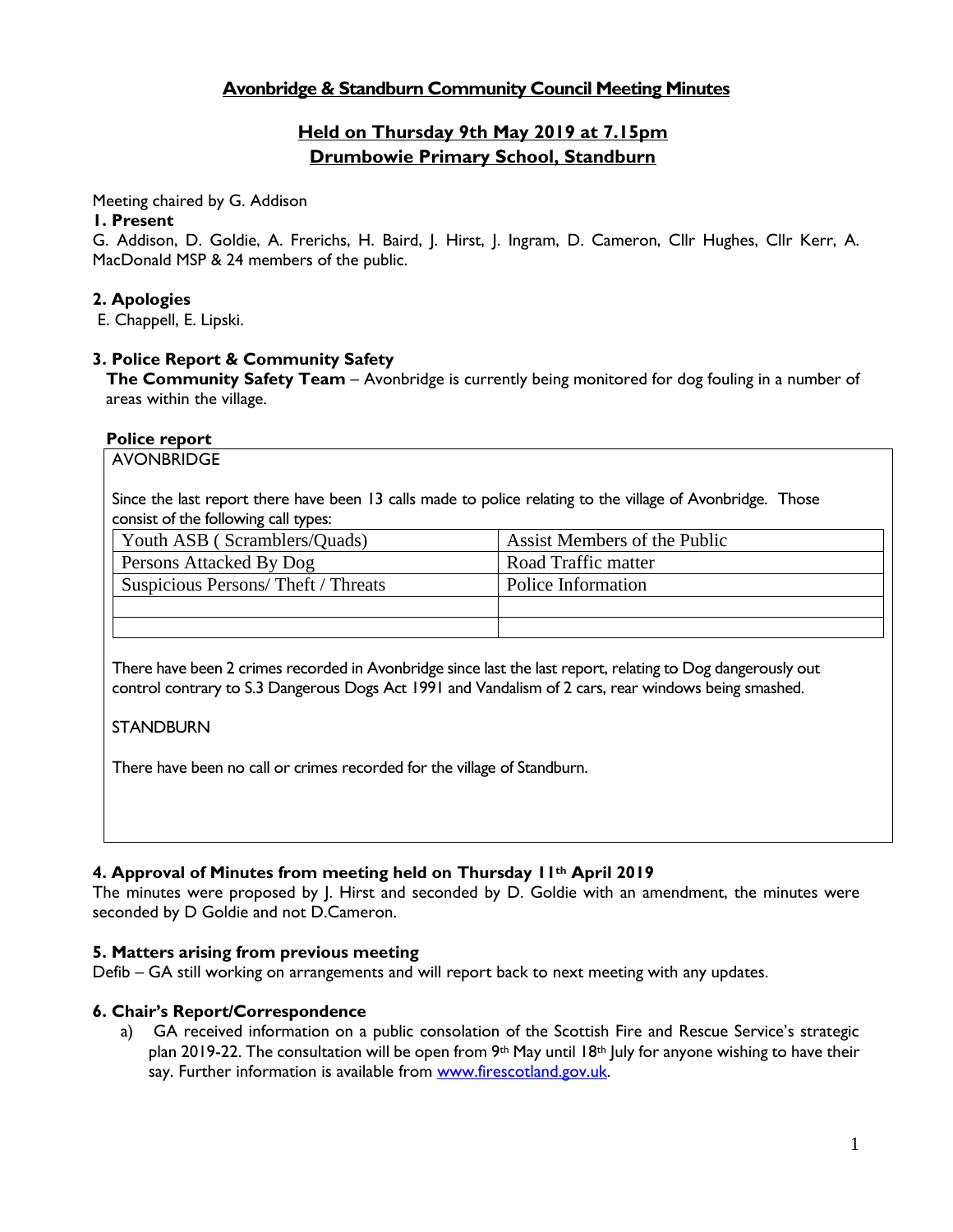- b) Mr Livingstone, has formally invited members of the community council to attend the Braes High School Junior Awards Ceremony taking place on Thursday 16th May. Any CC members wishing to attend are asked to confirm with the school's clerical assistant.
- c) VE Day 2020 event is being planned to mark the 75<sup>th</sup> anniversary of VE day on 8<sup>th</sup> May 2020. Bruno Peek, Pageantmaster, for the event is encouraging communities to take part to commemorate this important anniversary. Further information is available on the website [www.veday75.org](http://www.veday75.org/).

| <b>7. Treasurer's Report</b> |                                                              |
|------------------------------|--------------------------------------------------------------|
| <b>ASCC Acct -</b>           | Balance £6,456.52 (£5237.67 ring fenced for Christmas decs). |
| <b>Burnhead Moss Acct -</b>  | Balance $£3848.56 - 2$ outstanding micro grants.             |

**Micro Grant Applications** – No applications received this month.

### **8. Planning, IT and online update**

No new planning since last meeting. Boxton Road West – Dwelling house application now available to view online. Craigend brickworks – discussed later in meeting.

## **IT**

Website hits – 455 Web Hosting renewal due for renewal. ASCC approved.

### **BROADBAND**

1. No change to June 2019 date for fibre activation in Avonbridge according to DSSB website.

2. Angus MacDonald MSP confirmed at the meeting he has requested a meeting with Digital Scotland to discuss the matters with them directly. He also advised that he has corresponded with Fiona Muir DSSB and encouraged her to make a formal presentation to ASCC. F.Muir has confirmed to Mr MacDonald that the online map for those going live is not accurate and that they are proposing to go live for Avonbridge in Dec 2019. JH reported to Angus that the issues will continue for many of the outlying areas and Standburn, as the exchange will only service those within 0.5 miles of the exchange.

EC & JH will continue dialogue with DSSB and request a meeting to discuss future proposals for the R100 programme and broadband provision for rurally located properties.

### **9. Craigend Brickworks Planning Application – Anglo Scottish Bio Solids Ltd.**

A planning application was submitted in recent weeks to Falkirk Council requesting removal of restrictions imposed by Condition 7 of the original planning consent granted in 2009. Condition 7 restricts the materials which are able to be processed on site to 'inert building waste'. ASCC contacted Falkirk Council planning dept. to request an extension of the comments deadline to  $15<sup>th</sup>$  May to allow local CCs time to make people aware of the issue.

GA invited those present to comment on the issue. Numerous strong feelings and objections were raised by those present including concerns relating to the monitoring and control of possible activities and the lack of enforcement of planning conditions and waste regulations by the relevant authorities. Mr MacDonald MSP having listened to the comments agreed to fully support the objections of the community and submit his own objection. He also advised that he will be requesting a site visit. Mr MacDonald further agree to follow up on the lack of enforcement of previous planning conditions and enquire within the Scot. Gov't as to the results of the review into the impact on human health of the Spreading of Sewage Sludge on Agricultural Land by the James Hutton Institute.

ASCC together with Maddiston CC, Shieldhill & California CC and other surrounding CCs have rallied to inform as many residents & members of the public within the areas affected as possible. JH & DG reported that ASCC alone had collected 368 paper objections and the website had 98 objections registered online to date.